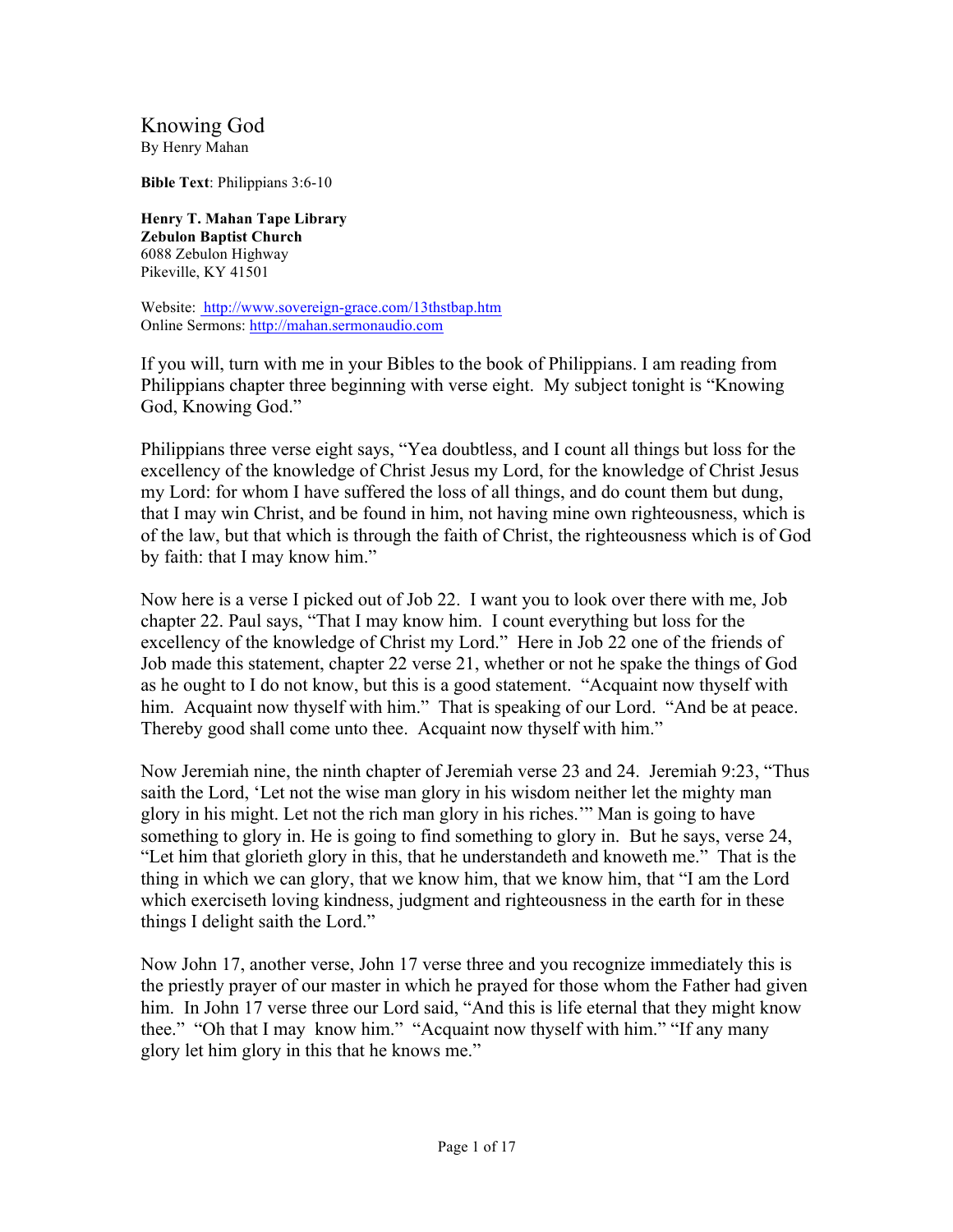And here our master said, "This is life eternal that they might know thee, that they might know thee, the only true God and Jesus Christ whom thou hast sent."

My friends, a spiritual—that is, a heart knowledge, not a theological knowledge, not a head knowledge, but a spiritual heart, scriptural and saving knowledge of God is the greatest need of every person here, a scriptural, spiritual saving knowledge of God is the greatest need of every person here. An unknown God can neither be worshipped, you cannot worship an unknown God. An unknown God cannot be trusted. An unknown God cannot be believed. This is what Paul said when he gave that great definition of faith. He said, "I know whom I have believed. I know whom I have believed. I am persuaded he is able to keep that which I have committed unto him, but I know him. I know him. I know whom I have believed."

Christ brought this charge against the Pharisees, the religious leaders of his day. He said, "You neither know me nor my Father. You don't know me and you don't know my Father." And he said to the woman at the well, listen to him, "If you knew, if you knew the gift of God, if you knew who was speaking to you, if you knew you would ask of me and I would give you living water, if you knew, if you knew."

Now, is there a God? Turn to Psalm 19. Is there a God? There are two ways that God and his existence may be known. There are two ways that we can come to some understanding of the fact that there is a God. And that is the creation and the Scriptures. In Psalm 19 it says, "The heavens declare the glory of God and the firmament showeth his handiwork." And you are familiar with that Scripture.

And then verse seven says, "The law of the Lord," that is the Word of God , "is perfect converting the soul. The testimony of the Lord is sure making wise the simple." There is a God. God reigns. The heavens tell us that. We have the revelation of creation. God is seen and God is perceived, his eternal power and godhead in the things that are made. And then the Scriptures declare the character of God almighty.

But how does a man...? I need more than that. I want to go one step further than that. I want to go one step further tonight than just knowing there is a God. The heavens declare the glory of God. The Scriptures reveal there is a God, but I want to go one step further than that and ask this question: But how does a man in his heart spiritually and scripturally and savingly, how does a man in his heart actually know, not know about, now, but know, not hear about or read about or be mentally aware of or accept mental facts about, but how does a man actually spiritually and scripturally and savingly, how does he actually come to know the living God?

And the answer is two fold. One answer was given by our master. The disciples said, "Show us the Father. Show us God."

And Christ said, "He that has seen me hath seen the Father." God is revealed n Christ.

"No man knoweth the Father save the Son and he to whom the Son will reveal him."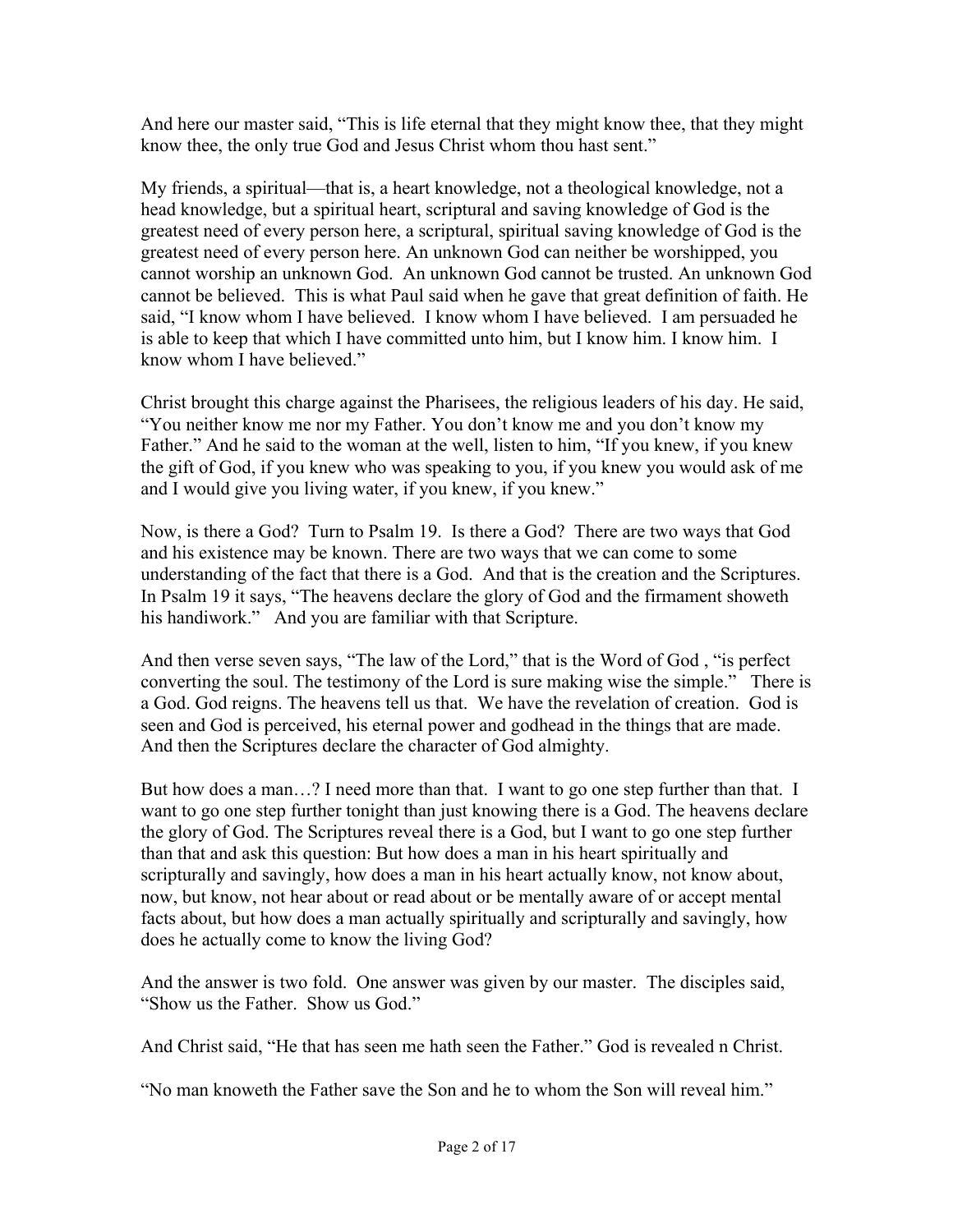I am not talking just about the doctrines of Christ, now. I am talking about the person of Christ. A man knows God in Christ and then, secondly, it is twofold because you cannot separate the incarnate Word from the written Word. You cannot separate the living Word from the written Word. God is revealed in Christ and God is revealed in his Word, in his Word.

Now Luther once said to the great writer Erasmus, the great scholar, they say. I know little about him. But Luther said this to him. He said, "Erasmus, your thoughts of God are too human. Your thoughts of God are too human."

And I bring this charge against the preachers and religionists of our day. Their thoughts of God are too human.

Let's look at Psalm chapter 50, the  $50<sup>th</sup>$  Psalm. I am saying the same thing that Luther said to this man, Erasmus, he said, "Your thoughts of God are wrong. Your thoughts of God are too human. Your thoughts of God are far below what your thoughts of God ought to be."

And this is what our Lord is saying in Psalm 50 verse 21. "These things has thou done and I kept silent. Thou thoughtest, thou thoughtest, your thoughts of me, your opinion of me, thou thoughtest that I was altogether such a one as yourself. Your thoughts of God are too human."

I don't want to know the popular god .I don't want to know the god, particularly, of this generation. I want to know the God to whom the Scriptures refer, the God of Abraham, Isaac and Jacob, the God and Father of our Lord Jesus Christ, the Creator of this world, the living God, the one David was talking about when he said, "My soul panteth for the living God," the one of whom our master spoke when he said, "Eternal life is to know the living God, the true God."

Now, my friends, the God of 1983—and I am sure that the scholar Erasmus got provoked at Mr. Luther for bringing this charge against him. That is a serious charge. "Your thoughts of God are too human. Your thoughts of God are too human." But I bring this charge against the religionists of 1983. I am saying that the god of this year resembles the sovereign supreme Lord and God of heaven and earth. It resembles him no more than a flickering candle resembles the glory of the noonday sun. That is about as close as this god comes to being like the God of the Bible.

That's why...I know that's a serious charge. I am saying that the god of 1983 no more resembles the sovereign, supreme Lord of heaven and earth than a flickering candle resembles the a glowing noon day sun, no closer.

Now listen to me. Today's god is moved by sentiment, emotion and impulse. That is the way today's God operates. That is the way he moves. He is moved by sentiment. He is moved by emotion. He is moved by impulse.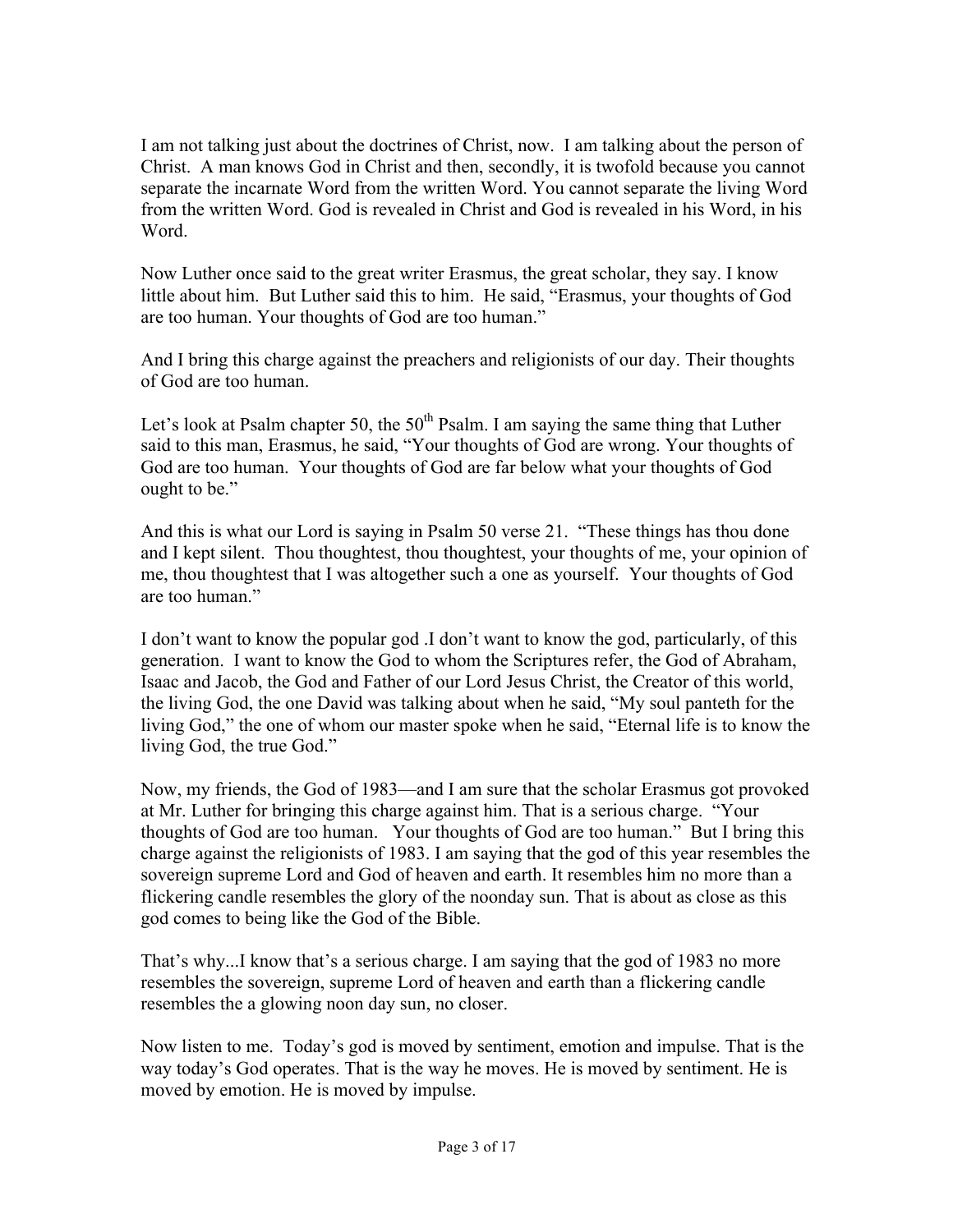The living God of heaven and earth acts according to justice and the principles of righteousness and holiness. That is how he acts. The god of this day is moved by sentiment. The God of the Bible acts on principle, justice, righteousness and sovereignty.

Turn to Psalm 89, Psalm 89. He will not even redeem a sinner without his justice being satisfied, his righteousness being exalted. In Psalm 89 listen to verse 14. It says, "Justice and judgment are the habitation of his throne. Justice and judgment, mercy and truth shall go before they face, but justice and judgment are the habitations of his throne."

Don't you think this is true? Today's god has a will. He wills to do things. They say this. They say, "God wills to do this. God wants to do that." But his will, the will of the god of this day is defeated not only by men, but by Satan." He desires but he can't accomplish it. He wills, but he can't perform it.

The living God, the Scripture says, "Worketh all things after the counsel of his own will. He does according to his will in the armies of heaven and among the inhabitants of the earth."

Turn to Isaiah chapter 46. It is a different god. The god of this day no more resembles the God of heaven than a candle resembles the noon day sun. Listen to Isaiah 46 verse nine. This is the God of the Bible speaking, the God of creation. He said, "Remember the former things of old. I am God. There is none else. I am God. There is none like me. I declare the end from the beginning and from ancient times the things that are not yet done saying my counsel shall stand. I will do all my pleasure. Calling a ravenous bird from the east, the man that executeth my counsel from a far country, yea I have spoken it. I will also bring it to pass. I purposed it. I will also do it."

That is the God of the Bible.

Today's god waits on the creature. I have heard preachers say so often I have read this, "God is waiting on you to do something. God is waiting on you to do something."

And yet the Scripture says that men are to wait on the Lord. In Psalm 27:14 it says, "Wait on the Lord, again I say, wait on the Lord." The Lord is not waiting on you. You wait on him. There is a difference.

Today's Jesus—I am not going to call him the Christ because he is not the Christ. Today's Jesus is another Jesus. Today's Jesus offers, offers eternal life to as many as will let him save them. The Christ of the Bible gives eternal life to as many as the Father gave him.

And you know that is so. Listen to Romans chapter nine. Turn over to the ninth chapter of Romans.

Today's Jesus offers salvation to as many as will let him save them. The Christ of the Bible gives eternal life. It says, "He hath given us eternal life." Eternal life is a gift of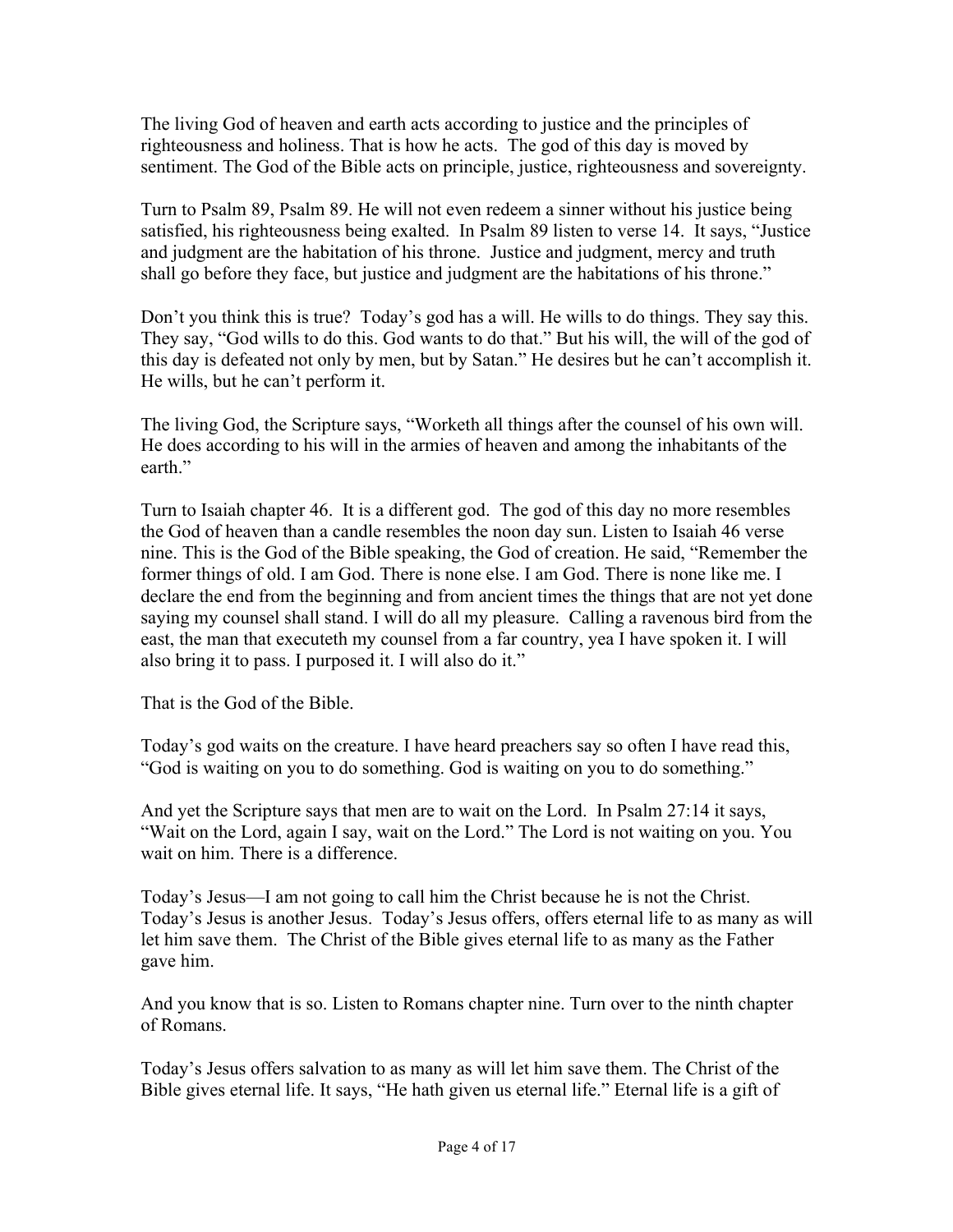God. In Romans nine listen to this, verse 11, talking about the children of Rebekah. It says, "Even when they were not yet born neither having done any good or evil that the purpose of God according election might stand not of him that works, but of him that calls. It was said to her, 'The elder shall serve the younger.' As it is written, 'Jacob have I loved. Esau have I hated.' Now what shall we say to these things? Is there unrighteousness in God? God forbid. He said, 'I will have mercy on whom I will have mercy. I will have compassion on whom I will have compassion.' So then it is not of him that willeth. It is not of him that runneth. It is of God that showeth mercy. God shows mercy."

"For by grace are you saved through faith and that not of yourselves it is the gift of God."

Listen to this. Today's god—you hear this all the time—has a wonderful plan for your life if you will just fulfill the necessary requirements and conditions. But the Scripture says, "The living God worketh in you both to will and to do his good pleasure."

Turn back to Romans eight, the Scripture I quoted a while ago in the prayer. "And we know that all things—Father, Son and Holy Spirit—all things—past, present and present—all things—good and bad—all things—big and little—all things work together for good to them that love God, to them who are the called according to his purpose."

Today's god has provided a remedy for sin. He has provided a remedy for sin. And that remedy for sin will work. It will work if the sinner will only cooperate with god. But the Scripture tells us that the living God has provided a perfect righteousness and an effectual atonement through the obedience, the death of his Son for all his elect. That is what the Scripture says about the living God.

So I bring this charge, that he god of 1983, of the average pulpit and the average religionist and the average church no more resembles this independent, almighty, supreme, sovereign, omnipotent, omniscient, omnipresent, living God of creation and election and the Father of our Lord Jesus Christ, the god of today no more resembles him than a flickering candle resembles the noon day sun. And I am saying this to you. There is no possible alternative between a sovereign, omnipotent, supreme God who does as he pleases when he pleases with whom he pleases, there is no possible alternative between that God and no God at all.

Now will you think about that? I am saying that there is no possible alternative. He is either God in every respect of the Word and every aspect of the Word or there is no God at all.

That is what David saying. Turn to Psalm 115. You can't have a God who is frustrated. He is not God. You can't have a God who is defeated. He is not God. You can't have a God who wills and can't accomplish it. He is not God. If there is any power that can withstand him or any power that can resist him or any power that can change him, he is not God. That power is God.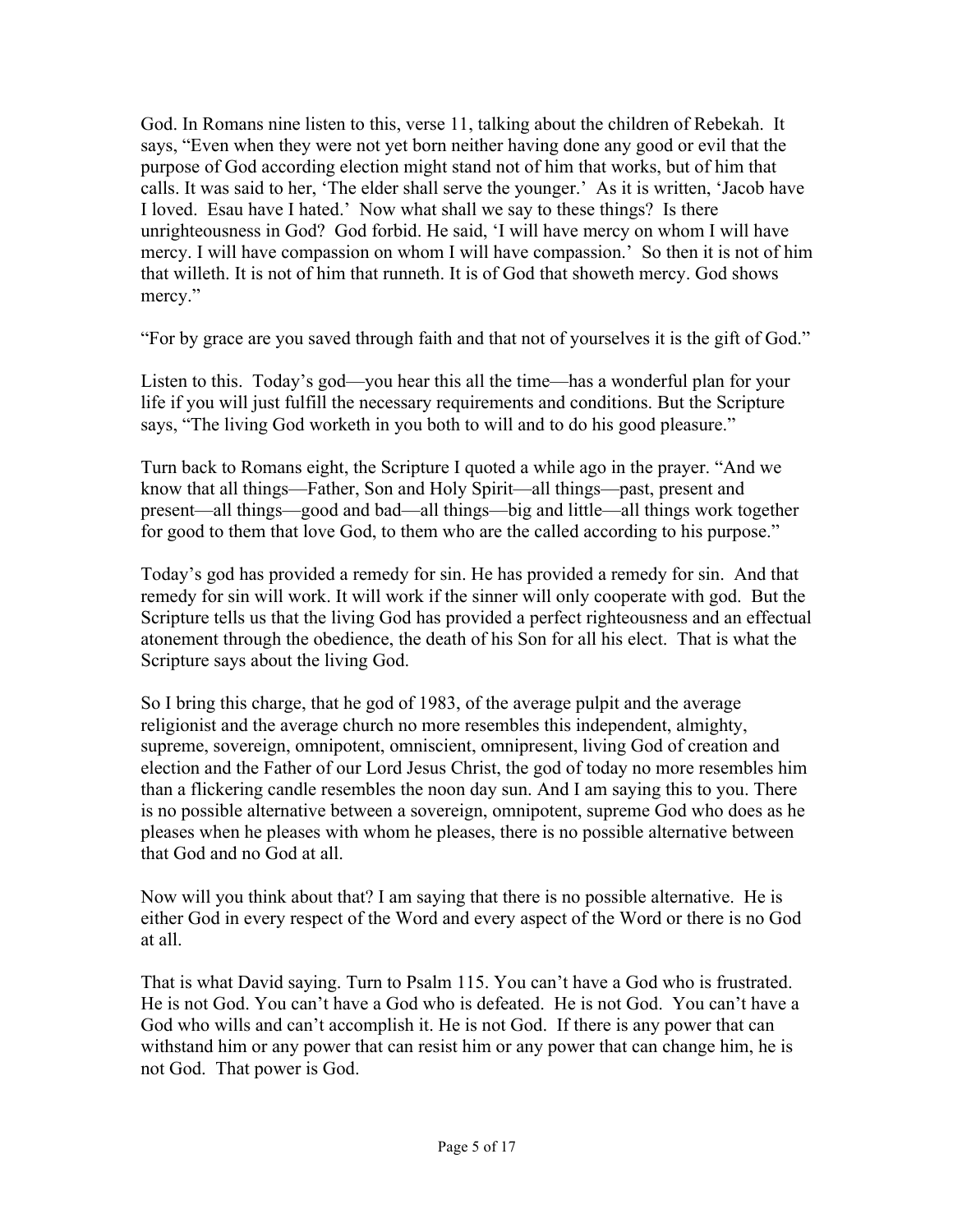In Psalm 115 verse two, "Wherefore should the heathen say, 'Where is now their God?'" David said, "Our God is in the heavens. He hath done whatsoever he hath pleased."

Turn to Psalm 135. Psalm 136 sys practically the same thing. Verse five of Psalm 135. "For I know that the Lord is great, that our Lord is above all images, all ideas of god, all idols. The Lord our God is above all idols and false gods because whatsoever the Lord pleased that did he in heaven and earth and the seas and in all deep places. There is no alternative." Your god is either a sovereign, supreme, almighty God or there is no God. You worship an idol. You worship an image. You worship a figment of your imagination. He is not God.

Turn to Daniel chapter four. Let's look at this, Daniel the fourth chapter. These things are so vital that I am trying to say. They are so vital. Your god...He said, "Your thoughts of God are too human."

My friend, let us be accused of going to seed on sovereignty. Let us be accused of overemphasizing the grace of God. But never let it be said that we make God less than he is. Never let it be said that we make God less than he is. Let's have wrong thoughts of ourselves and let's have wrong thoughts of our possibilities and let's have wrong thoughts of what we will, but let's don't tamper with the character of God. Let God be God and every man a liar. That is what Scripture says.

And what I am trying to enforce upon you is that today's god is not God. He is no God at all. This god is no God at all. There is no middle ground between and infinite, unchangeable, all wise, all knowing, all powerful eternal supreme God and no God at all. You have got to from one extreme to the other.

In Daniel four listen to this, verse 34. "At the end of the days I Nebuchadnezzar lifted up mine eyes to heaven and mine understanding returned to me and I blessed the most high and I praised and honored him that liveth forever, his eternality, whose dominion is an eternal dominion, his kingdom is from generation to generation and all the inhabitants of the earth are reputed as nothing, as nothing, as nonexistent. And he doeth according to his will in the army of heaven and among the inhabitants of this earth and none can stay his hand and none can say unto him, 'What are you doing? Give an account of your works.' He won't do it."

A god who has to give an account of anything that he thinks or purposes or does to his creatures is no God. He is no God. You have got an idol. You don't have a God. You have an idol. He is absolutely sovereign in creation, in providence and in salvation.

Now listen to this. I picked this up the other day. A "god," a god whose will—whatever that will may be, whether it be the salvation of some men or all men or nobody, a god whose will can be successfully resisted, a god whose designs can be defeated or frustrated, a god whose purposes and counsel depend in any way, in any way on the help or cooperation of any creature has no claim to deity. Now you think about it. He has no claim to deity. He is not God. Instead of being an object of your worship he merits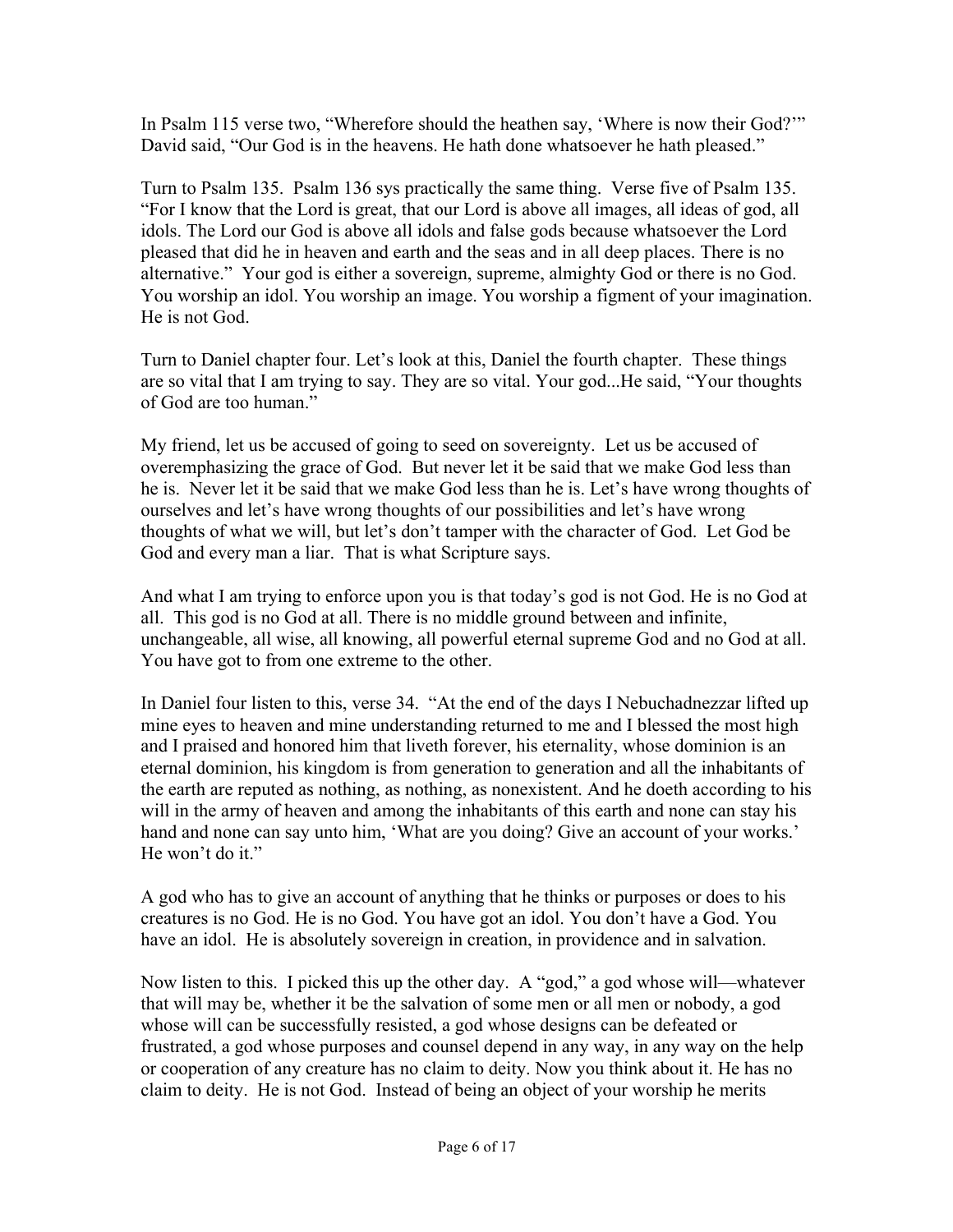nothing but your contempt. That's right. That's what I am saying. He is either God, the Augustinian, Pauline, Calvinistic, Lutheran God of all power and man nothing you have got no God at all, no God at all. Your god is not worthy of worship. He is not worthy of the time of day. He is not worthy of anything but utter contempt. That's what I think about it. That's what I think about it.

No wonder the world laughs at religion. No wonder the world mocks and laughs at the God of modern religion. He is a figment of man's imagination. He wasn't born of the Word, he was born out of their own evil hearts. That's where they got him. He can only do what they let him do. He waits around on their minds to be made up. He is the invention of foolish men's minds.

Now, brethren, think about it. I am saying three or four things that to me are vital and essential and are foundation on which we rest. You know God in Christ through the Word. And I want to know the living God, not a god, not a god, because I believe that the god of this day, the god of modern religion, this doesn't even resemble god. They don't even talk like he is god. They don't even use his name with any reverence or awe. There is no fear of God before their eyes. They fear men, but not God.

Charles Spurgeon said this. "There is nothing, nothing more comforting to a believer than God's immutable absolute sovereignty, nothing." Under the most adverse circumstances, under the most severe trials we believe that God has ordained even our afflictions and that God overrules them and that God will sanctify them for his glory and for our good. And there is nothing for which a believer ought to contend more earnestly and dogmatically than the truth of God's sovereignty over all things and over all creatures. The throne of God and his right to sit upon it is what we believe. We proclaim an enthroned God. We proclaim his right to do as he wills with his own and to dispose of his creatures as he thinks best without consulting them in the matter at all. He is God on the throne I worship, God on the throne I trust and God on the throne I preach.

That's what made old Queen Mary say she feared the prayers of John Knox more than she feared the armies of England because he believed God, he believed God.

Let me take in the next few minutes just a few of God's glorious attributes and comment briefly. Turn, first of all, to Genesis one. And I am confident of this. You cannot, we cannot, I cannot give him too much glory. It is absolutely utterly impossible for the heart of a man or the mind of a man or the tongue of man to exalt God too highly or to put man too low. That is an impossibility. Don't ever be afraid of that. You will never give him too much glory. I tell you the charge brought against us is not that we give him too much credit and too much praise and too much glory. We give him too little. That is the charge brought against us.

But it says here in Genesis one verse one, "In the beginning God...In the beginning God." Let's look at his eternality. "In the beginning God." What is this saying? It is saying this. Now listen. In the beginning God. Now I can't handle this too well, but there was a time, if the word time can be used. I doubt that the word time can be used. There was space,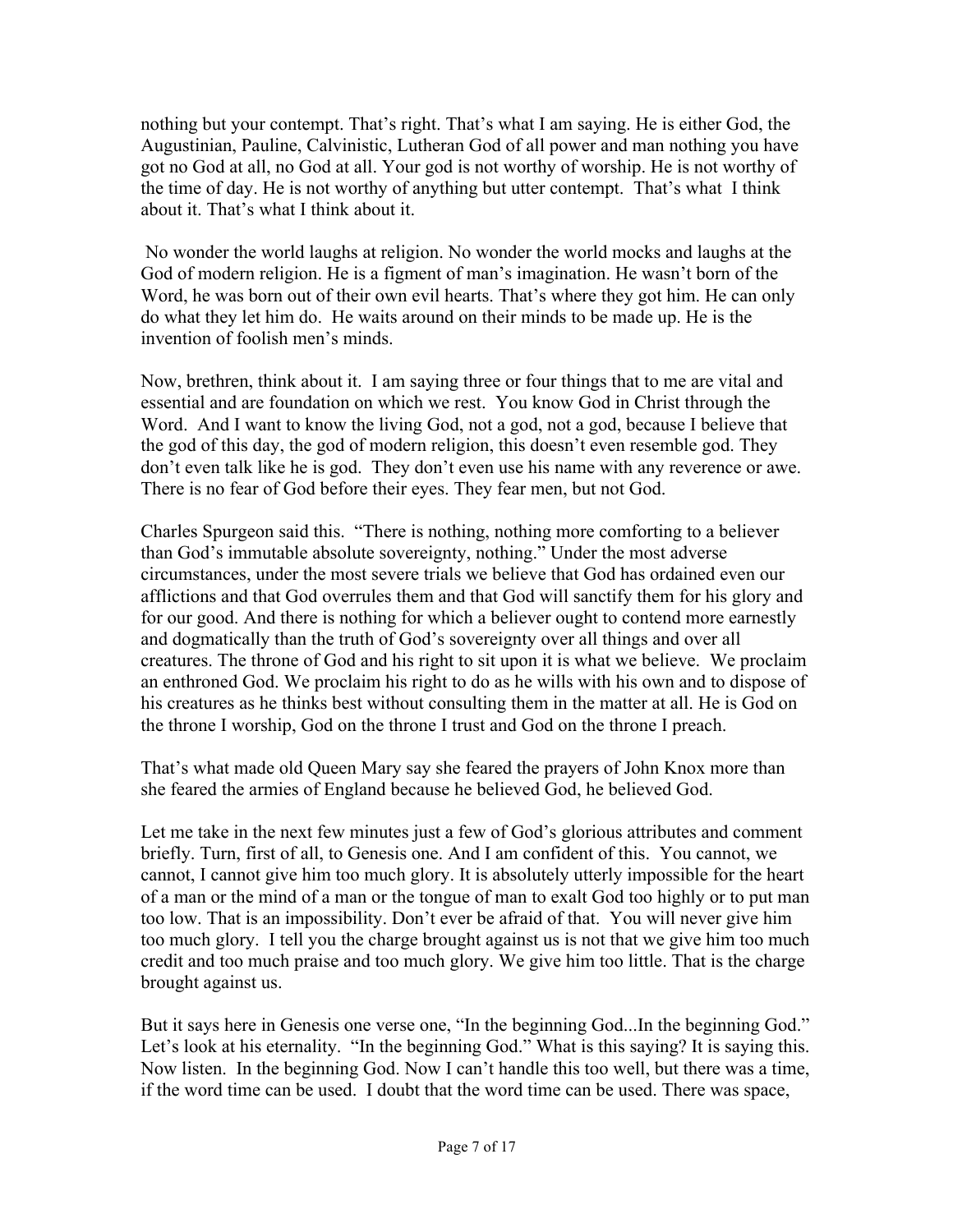there was a time—for the sake of a word—when God, this God of glory, this God of the universe, this God and Father of Christ, there was a time in the unity of his triune person and nature dwelt alone. There was a time when God dwelt alone.

Do you believe that? It has to be because from him all things came. By him and through him all things consist. Everything that was made was made by him so there was a time when he in his triune person—Father, Son and Holy Spirit—existed and dwelt alone. There was no heaven where his glory was manifested. There was no earth to engage his attentions. There were no angels to sing his praise. There was no universe to be upheld by his power. There was no sun to shine in his universe. There was no moon or stars, there was God. I just can't handle that. I can't either. But it is so. There was God. In the beginning God. No earth, no moon, stars, no sun, no angels, no devils, no demons. There was God from everlasting to everlasting thou art God. Isn't that what Scripture says? Thou art God. God was self contained, self sufficient and self satisfied. He needed nothing and no one. Is that right? It has to be because he is God. He is God.

His essential glory cannot be added to nor diminished by anything you say, do or are or anything. Is that right? It has to be right. God. If he needed a world to make him complete he is not God. If he needed an angel to add to his glory he is not God. If he needed a universe to govern he is not God. But the Scripture says, "In the beginning," not half a god or a third or a god or a quarter of a god or almost... He said, "In the beginning God."

And, brother, God's spake and said, "Let there be light," for his own purpose, for his wisdom. Light because almighty God spake it into existence. And he spake a man into existence, made him out of the clay and put his breath of life in him. And that creature has got nothing to say about the way he is made, when he was made, how he was made or what he was made for. God made him. "In the beginning God."

Whatever he wills...that's what Scripture says. Turn to Colossians one. This is what I am saying. Oh, I am saying this .You can't...old Scott called me the other day and said, "Henry, here is that message for you."

I said, "Shoot, go ahead."

He said, "Well, I just got one sentence. You'll have to work up the message."

I said, "All right. Let's have it."

He said, "God won't take no for an answer. God won't take no for an answer."

Think about it a little bit. God won't take no for an answer. He is God. He is God.

Colossians chapter one says, "By him," verse 16, "By him were all things, even the thoughts going through your mind right now. By him were all things created, all things whether in heaven, whether on earth, whether visible or invisible, whether they are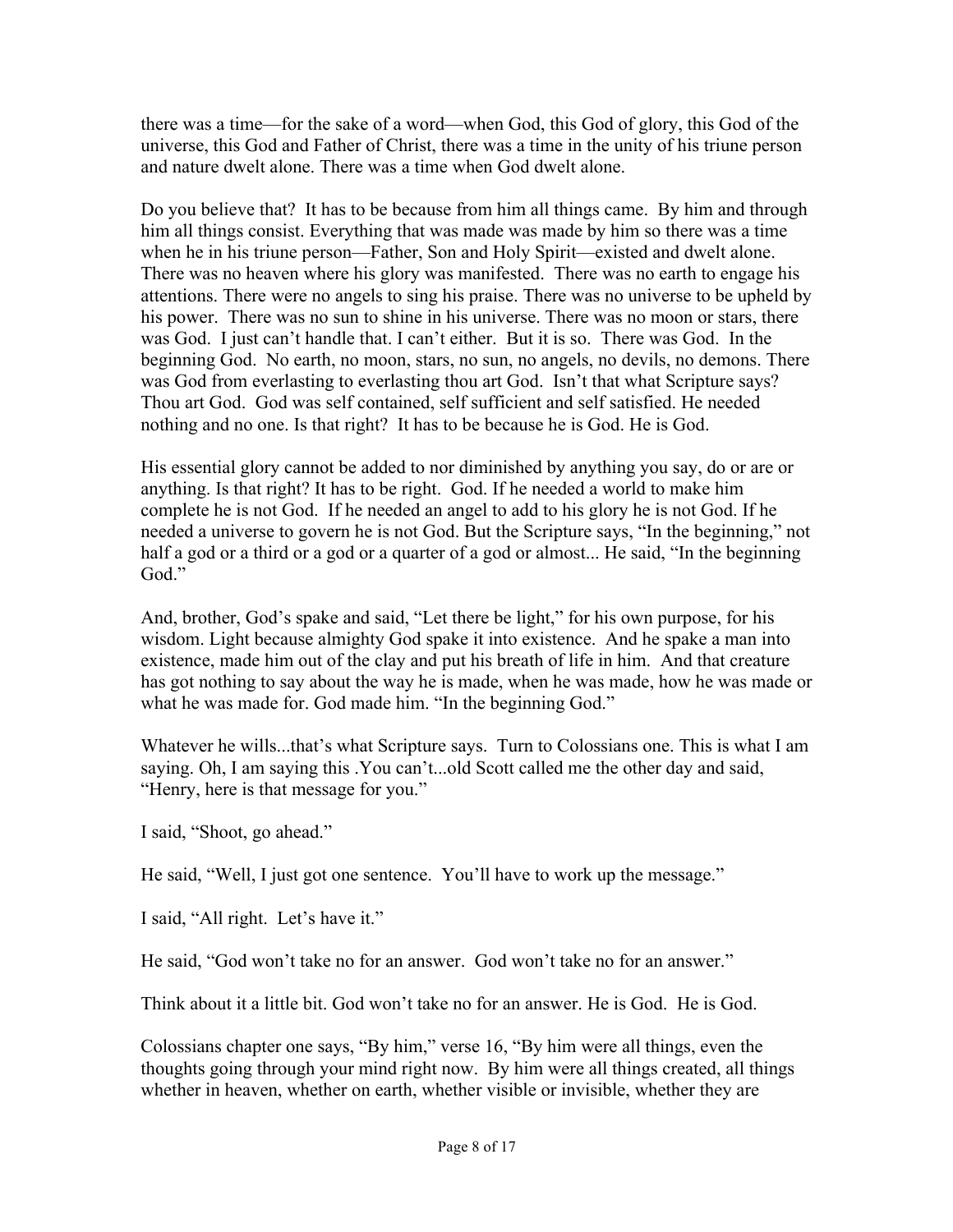thrones or dominions, whether they are principalities or powers, whether they are in heaven, earth or hell, whether they are in the mind of men or the mind of Satan, all things were created by him and for him and for him. And he is before all things." He was before your rebellion. He was before your submission. "And by him all things consist."

You take the next breath enabled by God. You take the next breath by the mercy of God. I guarantee it. You are in his hands. That's just it. That's God's eternality. In the beginning God. In the beginning God.

All right. What about his counsel? Let's turn to Acts 15. When you use the word "counsel" what are you talking about? Well, let's put it in these words. His counsel is his will. His counsel is his purpose. His counsel is his design. His counsel is hiss decree. And his counsel has reference to everything from the time in the beginning God, his counsel or will or purpose has to do with everything from that point on, everything from that point on.

Does that makes sense? That is where [?] go the person of God, his eternality, his independence. He is self contained, self sufficient. Our God is God. Nothing can be added to him.

So his will, whatever he wills, whatever he purposed, whatever he has in his divine counsel and decree decided would be done in the way that it would be done, from that moment on everything that was made, everything that was brought into existence, everything that was decreed or permitted is his counsel. [?] this counsel could it be. He is the counselor.

All right. Look at Acts 15 now verse 18. "So known unto God are all his works." What are his works? Everything that is working he is working. Everything that is working, everything that is existing. "Known unto God are all his works from the beginning."

"In the beginning God," and from that point every thing he wills or intended or decided or purposed to do was done. It was done in the mind and will of God. It was done. He never learned anything after that. He never forgot anything. That's just so. Good and evil, great and small, angels and men, life and death, everything works according to his will. There is not a grain of sand that is not well known to God. There is not a hair on your head that isn't number. There isn't a sparrow that falls to the ground without your heavenly Father. He is as much sovereign over the movement of an angel wing as he is the wing of a fly. That's right. He is as much sovereign over the raise of the sun as the glimmer of a glow worm out there in the forest. That little glow word worm that just pops its light, God is just as sovereign over that as he is that bright ultraviolet ray that comes from that noon day sun. That's God, a royal inventory. He says, "I number the hairs of your head."

In Ephesians...

You say, "You are getting God too big."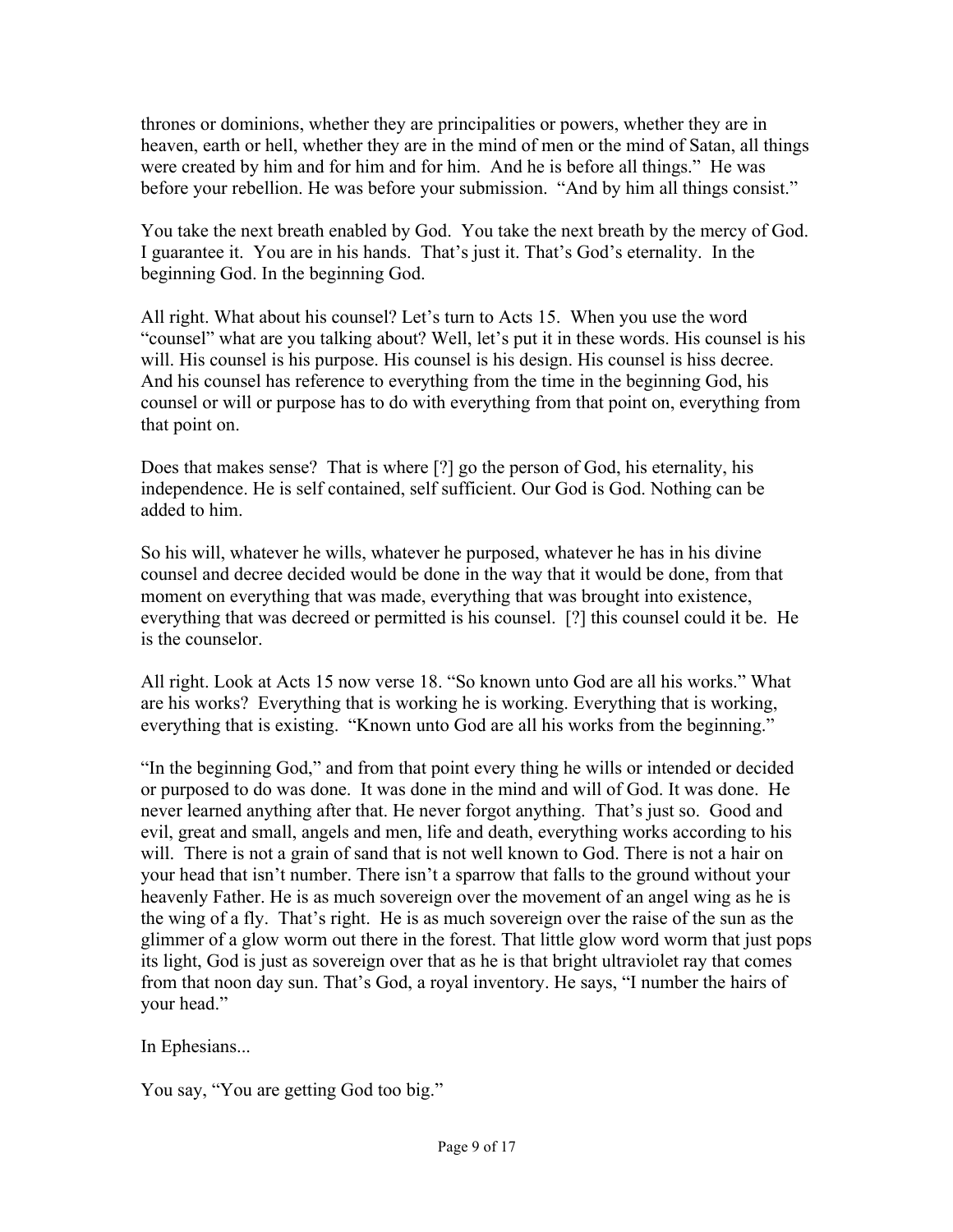Ain't no way. Now that' some thing I am not afraid of. I tell you what I am afraid of. I am scared to death I am not going to preach him big enough.

Ephesians 1:5. "He predestinated us to the adoption of children by Jesus Christ himself according to the good pleasure of whose will? His will." Now we can... you can run around here arguing all day about man's will and God's will and free will and all the different wills, but, my friend, it will all come down to this. His will shall be done. I don't know what it is, I just know it is going to be done.

Look at verse 11, "In whom also," Ephesians 1:11, "we have obtained an inheritance being predestinated according to the purpose of him who worketh all things, all things in heaven, earth and hell after the counsel of his own will." He said, "I purposed it and I will do it. I have decreed it and I will bring it to pass."

Now his counsel is eternal. He said he hath from the beginning chosen you to salvation. His counsel is wise. I used to hear brother Barnard say, "The Lord will save all whom he can wisely save." I know what he was saying.

Turn to Psalm 104 and let's see if we can get some help. Psalm 104. The Lord will save all whom he can wisely save. Psalm 104 verse 24. Listen to this. "Oh Lord, how manifold are thy works in wisdom, in wisdom." That's how he made them all. We are his workmanship created in Christ Jesus.

Do you see what I am saying, Bob? He is not just talking here...when he is talking about the works of God our minds go to the trees and the flowers and the earth and all. But his work, his greatest work is the redemption of his people. "In wisdom hast thou made them all. The earth is full of thy riches. The kingdom of Christ is full of thy riches. He is going to show eternity the riches of his grace in us, the riches of his grace in us. His counsel is wise."

Proverbs 3:19. Let's see if this will help. That was a reference in our center reference there, Proverbs 3:19. "The Lord by wisdom hath founded the earth, by understanding hath he established the heavens."

Are you with me? I tell you this. I talked about God in whose eyes everything is naked and open, with whom...he is the one with whom we have to do. Now here is the thing. Somebody said to brother Barnard one time, "Well, that God is a monster." Then he said, "Get ready to face a monster," because this is that God.

Call him what you want to. He goes by a lot of names. His people call him beloved. Saints of God call him precious. To them he is precious. To you he is a monster. That doesn't matter. That doesn't matter. Call him what you want to, but one day you will say he is Lord.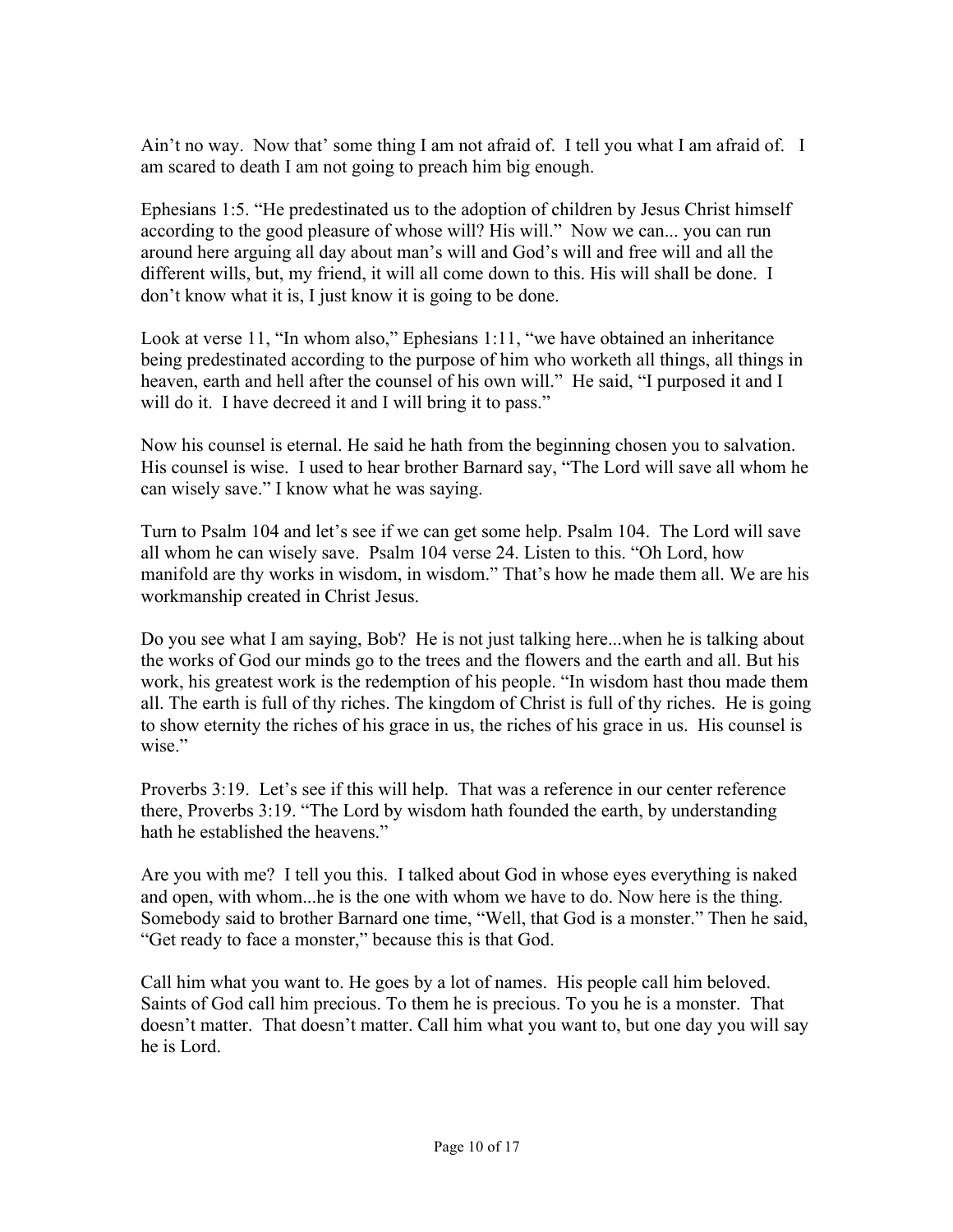Everything in heaven, earth and hell is going to bow the knee and with the tongue confess that he is Lord. Call him what you want to now, but he is God. I am reading from his Word. And the only way you can know him is through his Son and his Word.

His counsel is free. It is unconditional. It is not of him that willeth. It is not of him that runneth. It is of God that showeth mercy. His counsel is unchangeable.

Turn to Malachi three. I am saying, "In the beginning God." God. And everything from that point, everything that is done and decreed and designed is his counsel and his will and he knows it. And he is not going to change. He said in Malachi 3:6, "I am the Lord. I change not."

I know we love these little clichés. "Prayer changes things." Well, I don't have a great deal of argument with that just so God is not included under things. It doesn't matter to me what you put under things. Prayer changes things. Put any thing you want to under it. Don't put God under it because he doesn't change.

A prayer may change you. It may change your attitude. God may use it as a means or an instrument to bring to pass a great work, whatever you say, but prayer doesn't change God. Nothing changes God. He said, "I am the Lord. I change not." The gifts and calling of God are with out change. It is unchangeable, his counsel.

All right, the third thing now. His knowledge. Here is a verse I just tried to quote, Hebrews 4:13. Now stay with me. I want it understood loud and clear. I would like to have the ear of the whole nation right now. This is what I believe about God. This is what I believe Scripture teaches about God. I believe that today's generation doesn't know the living God. I am not saying that we do, but I sure want to. I sure want to.

And these things I know about him: his eternality, "In the beginning God;" the unchangeableness, the wisdom, the freeness and the glory of his counsel, his will. It is going to be done.

Now his knowledge, Hebrews 4:13. Hebrews 4:13. "Neither is there any creature, any creature," that's cherubim, and angels and demons and devils and men and dead and living, any creature, that is the...that is not manifest in his sight. All things are naked, naked, bare, nude, open, open, revealed under the eyes of him with whom we have to do. There is not a word in my mouth Lord that thou dost not know it altogether."

It is not just the Word he knows. He knows the meaning of it. He knows the motive of it. He knows the aim of it. He knows the direction of it. He knows the intent of it. Not a word in my mouth God doesn't now altogether.

I'll tell you that is something. God is omniscient. God is omniscient. He knows everything: past, present and future. David said, "Such knowledge is too wonderful for me."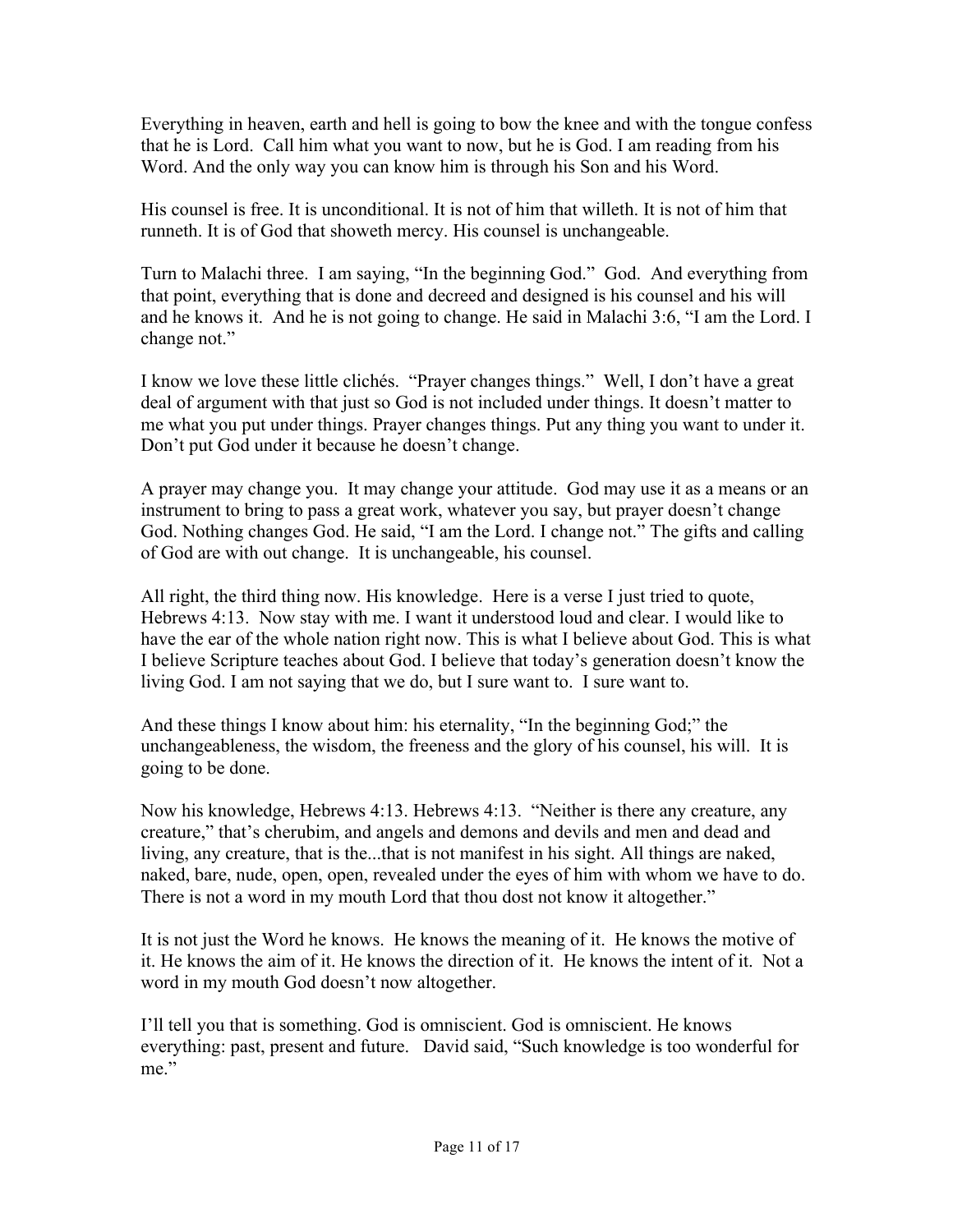Turn to Psalm 139. This is so vital. Stay with me patiently, will you? Psalm 139. Psalm 139. I worked on this. It is worthy of your consideration. Verse two. "Lord, you know my down sitting. You know my uprising." Verse one. Let's go to verse one, Psalm 139. "Oh, Lord, thou hast searched me and known me. You know my down sitting, my uprising. You understand my thoughts afar off. Thou compasseth my path. My lying down, are acquainted with all my ways. There is not a word in my tongue, not a word, but, oh Lord, thou knowest it altogether. That hast beset me behind and before and laid your hand upon me. Such knowledge is too wonderful for me. I can't attain unto it. Whither shall I flee from your presence? Where shall I go from you? Ascend into heaven, you are there. If I make my bed in hell you are there. If I take the wings of the morning and dwell in the uttermost parts of the sea even there shalt thy hand lead me. Your right hand hold me. I say surely the darkness will cover me, even the darkness shall be light about me. The darkness hideth not from thee. The night shineth like a day. Darkness and light are both alike to thee."

Isn't that something?

Peter said...this is what Peter said. Peter appealed to this. The Lord said, "Do you love me?"

He said, "You know everything. You know I love you. You know everything."

Is that your God?

Now let me tell you this. Please listen. I am going to get a little stronger on God's knowledge. His knowledge is inseparably connected with his foreknowledge.

"What are you talking about, preacher?"

Well, God doesn't merely know something that will happen. It happens because he ordained it to happen. That's right. 1 Peter 1:2, listen to me. This is the God of the Bible. This is the God of Bible. "We are led," 1 Peter 1:2, "according to the foreknowledge of God, the foreordination of God."

Now, my friends, let me illustrate. I know that fall follows summer and winter follows fall. I know that. I know it is going to happen. Fall is coming. Winter is coming. If God almighty lets this earth survive, fall, the seasons, is not going to stop until Christ comes. I know that. God knows it, too. But God...I don't know it like God knows it. I know it because he said it and he knows it because he willed it.

Do you see what I am saying? That is why he knows it. He knows it because he willed it. Isaiah knew that the substitute would die. He said, "He is wounded for our transgressions." Isaiah knew that. And God knew it because he ordained it. God knew it because he ordained it. And that's what I am saying. The knowledge of God is inseparably connected with his foreknowledge. He knows.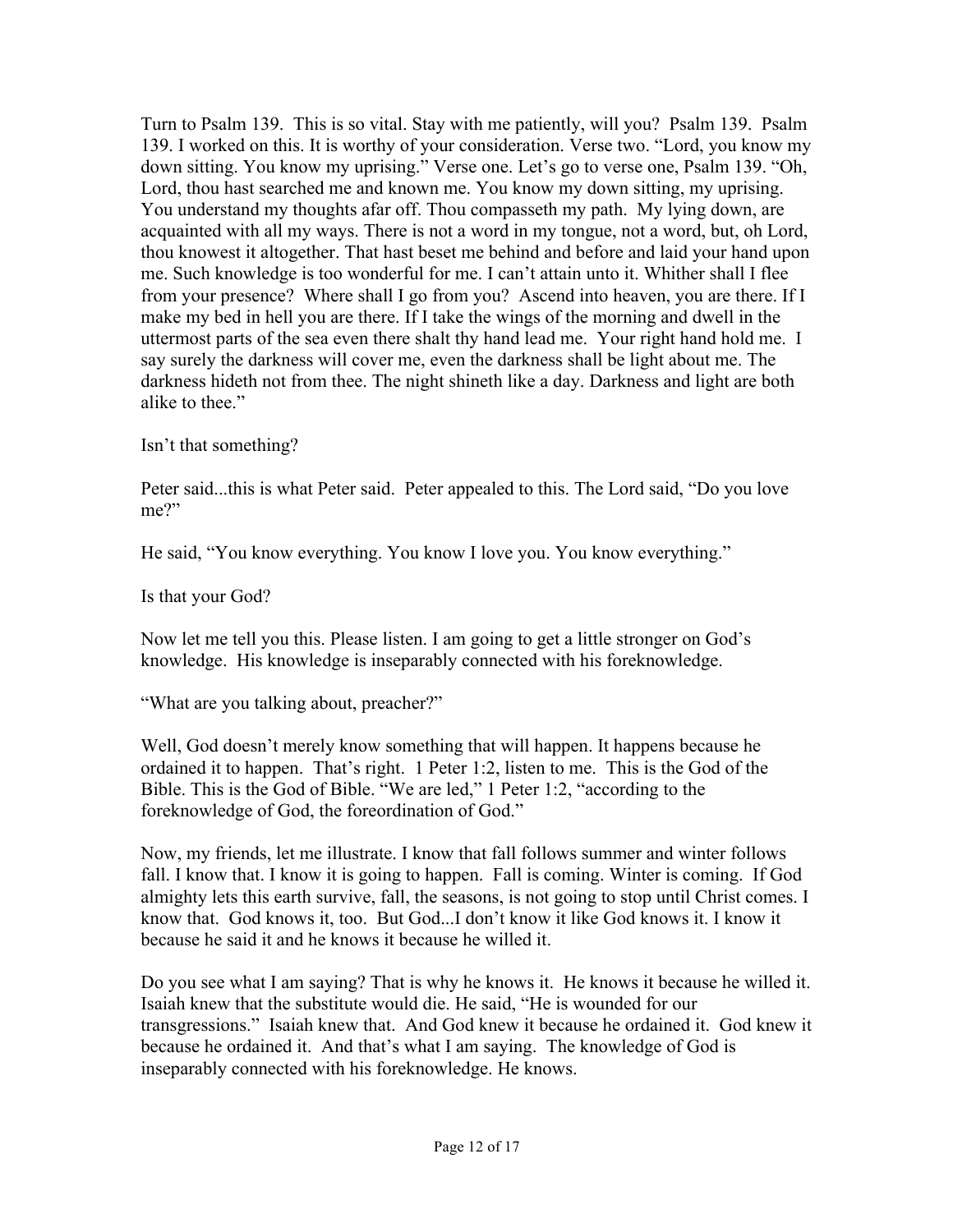People think they are they are bragging on God when the say, "Well, he knows who is going to be saved and who is going to hell."

Yes, he surely does because if anybody is saved, he saved them. He ordained their salvation.

Romans eight, listen to it. I will read it to you. It says this in Romans eight. It says, verse 29, "For whom he foreknew he predestinated to be conformed to the image of his Son that he might be the firstborn among many brethren. And whom he predestinated to be like his Son them he called. Whom he called he justified. Whom he justified he glorified." That is how he knows it. His knowledge is inseparably related to his foreknowledge.

Now then his holiness. Turn to Psalm 99. I am just going to give you two more, two more, Psalm 99. One of the best books on this and one I use so much in this message was Pink's *Attributes of God*. I think it is just marvelous, marvelous book.

Look at Psalm 99. "The Lord reigneth, let the people tremble. The Lord reigneth." You have got a right to tremble. If you are not in accord with his reign you got a bigger right to tremble. If you can't say, "Let the Lord reign," you got a right to tremble even more. "He sitteth between the cherubim. Let the earth be moved." That's the Shekinah glory. "The Lord is great in Zion. He is high above all the people. Let them praise they great and terrible name for it is holy." It is holy.

God is called holy in the Scripture more than he is called almighty. Did you know that? Isaiah said the seraphim said, "Holy, holy, holy, Lord God of hosts." His holiness is his chief attribute and it is the glory of all the other attributes. The priest wore this inscription. "Holiness to the Lord." The name of our Lord is his holy name. He is never called in the Scripture...he never calls himself our loving heavenly Father. He calls himself the holy God.

The tabernacle is called the holy place and the holy of holies. He is holy in all of his works. His holiness is manifested in his law. His holiness is manifested more than in any other place at the cross and his holiness demands a full and perfect righteousness of all who would stand in his presence.

Turn to Psalm 24, Psalm 24. Psalm 24 reading verse one through four. "The earth is the Lord's and the fullness thereof; the world, and they that dwell therein. For he hath founded it upon the seas, and established it upon the floods. Who shall ascend into the hill of the LORD? or who shall stand in his holy place? He that hath clean hands, and a pure heart; who hath not lifted up his soul unto vanity, nor sworn deceitfully."

Well, that has got to bring us to the next and final point. We talked about his eternality. We talked about his decree or his will or his counsel. We talked about his foreknowledge and we talked about his holiness. Now what about his grace?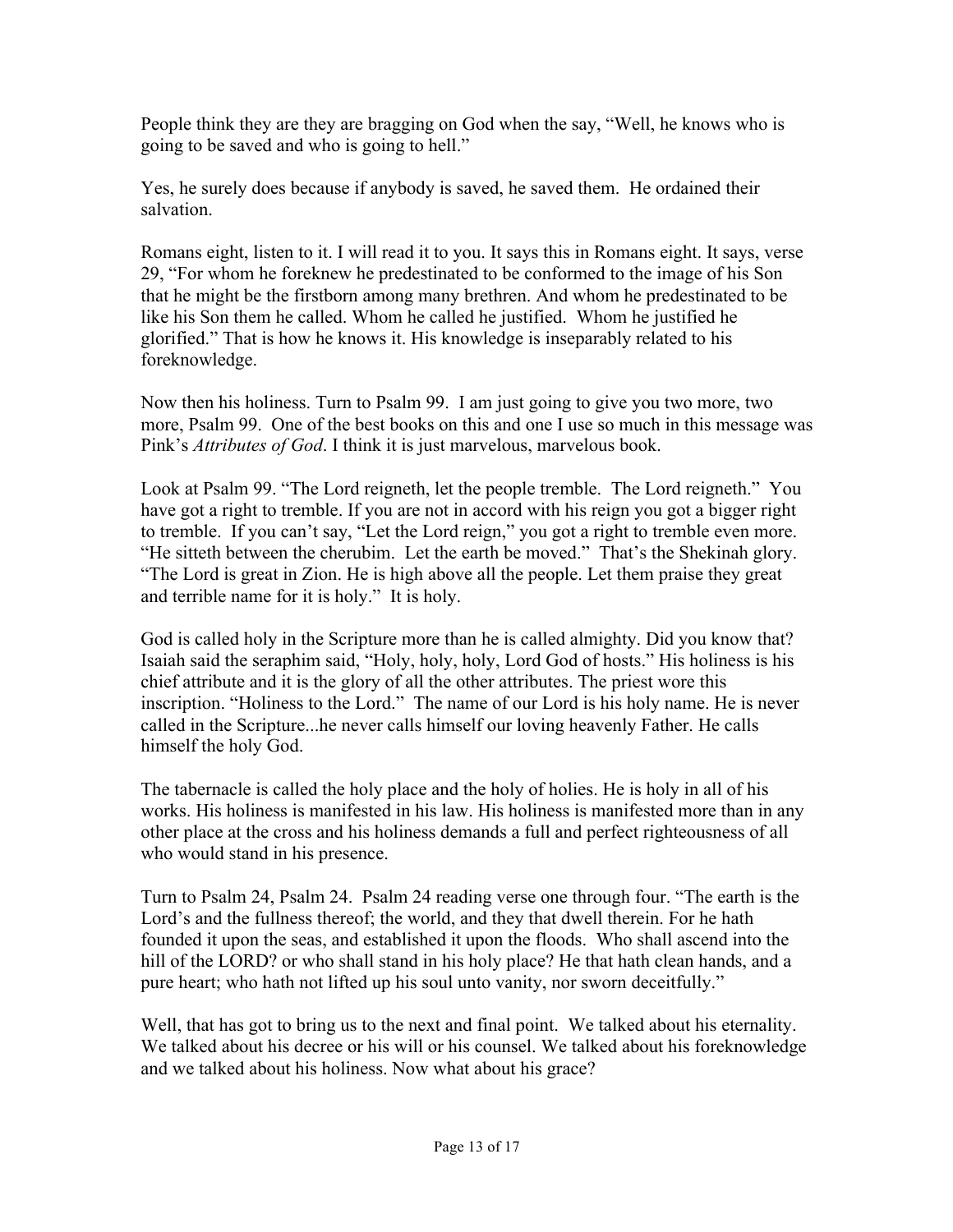Turn to Genesis six. His grace. And this is a thing I have been wanting to get to because the other is so dreadful with out his grace, the other is so terrible without his grace. There is not a word of comfort in the law. There is not a word of comfort in these things. There is comfort in his grace.

In Genesis six verse five, "And God saw the wickedness of man, the wickedness was great in the earth that every imagination of the thoughts of his heart were only evil continually and it repented the Lord that he made man on the earth. It grieved him at his heart. And the Lord said I will destroy man. I will destroy man whom I have created fro the face of the earth, both man and beast and the creeping things and the fowls of the air for it repenteth me that I have made them."

Now here is the verse, "But Noah found grace in the eyes of the Lord." Now listen to me and I will tell you a little bit about grace and this is so important. And that is the law of first mention. That is the first time grace is mentioned in the Bible. "Noah found grace in the eyes of the Lord." And usually when you find something mentioned the first time that is the primary meaning all the way through the Word.

In a world of sin and a world of wickedness and a world of corruption and depravity, there was a man who was a partaker of, a recipient of the free, sovereign grace of God. Now listen to me. God's grace, God's grace is a perfection of the divine character which is exercised only towards his elect. Now think with me. God's grace...Noah found grace in the eyes of the Lord. God's grace is a perfection of his divine character that is only exercised only for his elect. You won't find in the Old Testament or the New Testament the grace of God ever mentioned in connection with mankind in general, only toward his elect. It is grace. It is grace, only toward his elect.

Now grace is distinguished from mercy, for the mercy of God is over all his works. Anything this side of hell is mercy. Anything this side of hell is mercy. Any man tonight that is not in hell is under the mercy. Here is what I am saying. Turn to Psalm 145, Psalm 145. Now I hear this word "grace" loosely used everywhere, everywhere. It only applies to the elect. It only applies to the believer. It only applies to the people of God. It is not used. His grace is never mentioned in connection with mankind in general, on his elect. Now his mercy, that's different. Mercy.

If a fellow is holding a gun on you and doesn't shoot you that's mercy. That's right. If he just cuts your arm off instead of your head that's mercy. That's right. That is mercy.

In Psalm 145 verse eight through 10, listen. "The Lord is gracious and full of compassion. He is slow to anger and of great mercy. The Lord is good to all. His tender mercy is over all his works." But, my friend, grace, grace, grace is the fountain from which flows his love, his love. Grace is the fountain from which flows his salvation. Grace is the fountain from which flows his heart and grace is unmerited, unsought, unearned. It cannot be bought or deserved for if men could earn it or deserve it or buy it, it would cease to be grace. If the recipient has a claim to it, it s not grace.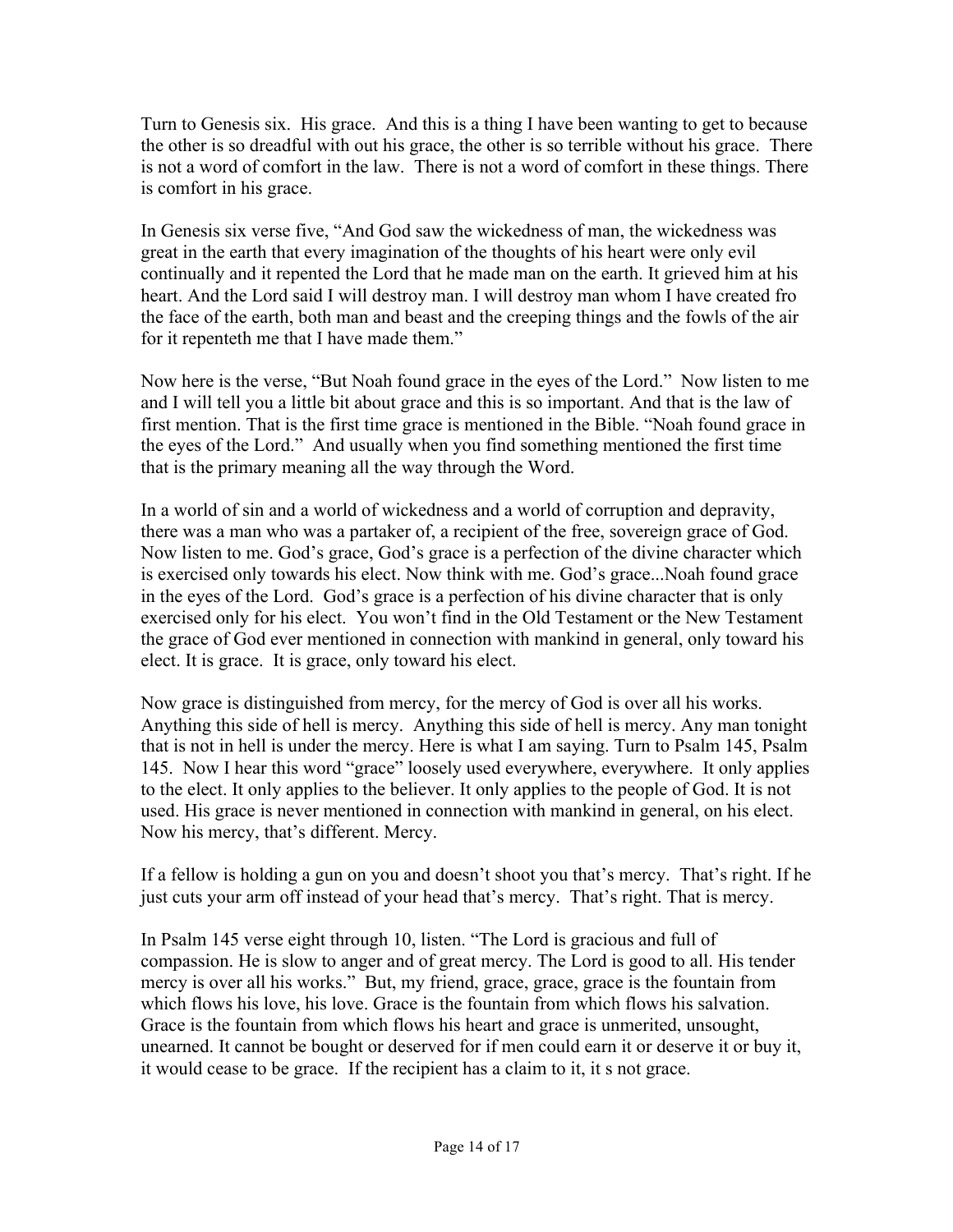And the grace of God is always manifested in, by and through the Lord Jesus Christ. Let me show you that.

Turn to John one verse 17. I am wearying you now. I have gone too long, but I want you to see this. His grace is manifested in, by and through Christ. John 1:17. "The law was given through Moses. The law was given through..." Not by Moses. God gave the law through Moses. Does that make sense? It is a bad choice of words there. "But grace and truth came by Jesus Christ." Came not only through him, but by him. He is the author of it. He is that author of it. He is the fountain of it. He is the originator of it. He is the cause of it. Grace is through Christ.

All right, Romans five. Let's go to there. Romans chapter five and listen to this, Romans chapter five. You know, actually, I talk about Noah found grace in the eyes of the Lord. Those people who died in the flood for 120 years were under mercy. That's right, mercy. They ate and slept and walked about and married and given in marriage and all this until the flood came and swept them away. But Noah was always under the grace of God, the mercy, forgiveness and love of God. "I never knew you," Christ said in Matthew seven. He always knew us. "I have known you from your mother's womb," he said.

Now Romans five verse 15. Let's look, "But not as the offense, so also is the free gift. For if through the offense of one many be dead, much more the grace of God and the gift by grace which is by one man Jesus Christ hath abounded unto me."

Where did this grace come from? Jesus Christ. He is the fountain of it, the author of it, the source of it.

Verse 17. "For if by one man's offence death reigned by one; much more they which receive abundance of grace and of the gift of righteousness shall reign in life by one, Jesus Christ."

Verse 21. "That as sin hath reigned unto death, even so might grace reign..." Sovereign grace, it reigns, sovereign grace, "It reigns through righteousness unto eternal life in one place by Jesus Christ our Lord." It reigns over you if you are in Christ. Sovereign grace. I am talking about grace.

There are three principles of grace. Remember this and we will quit. There are three principles of grace and what I am saying is true. Grace is the perfection of the divine character which is exercised towards his elect. It is grace and grace is always three fold. It is eternal. He called us not according to our works, but according to his eternal purpose in grace which he gave to us in Christ.

2 Timothy 1:9. Let me read it. "Who hath saved us, and called us with an holy calling, not according to our works, but according to his own purpose and grace, which was given us in Christ Jesus before the world began." It was given us in Christ. His grace is in Christ and it is eternal before the world began.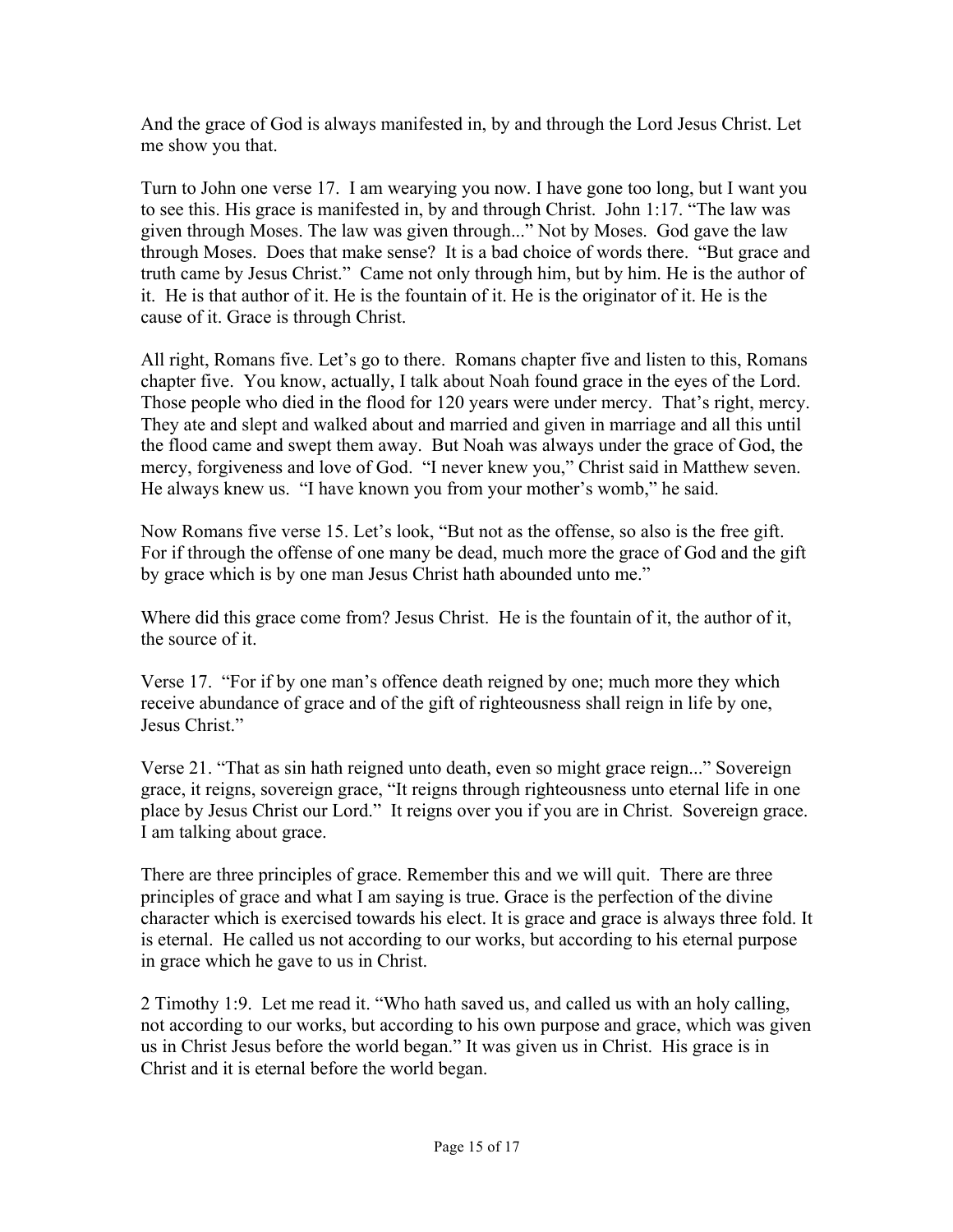Secondly, grace is free. "We are justified freely by his grace."

Thirdly, grace is always sovereign. He said, "I will be gracious to whom I will be gracious. I will be merciful to whom I will. I will be gracious to whom I will."

"So then it is not of him that willeth, not of him that runneth, but of God that showeth mercy."

The final conclusion, if a man can come to understand something and know something of the greatness of God, then that man will engage in some form of worship.

Secondly, if a man or woman can come to some conception or understanding of God's power, greatness, glory and majesty and sovereignty, then he can have some kind of confidence that in that God he can find salvation, that that God is able. This is what Abraham believed, that God was able to do what he said.

He said, "You are going to have a son." This old man is all but dead. Well, there is only one person that can cause him to have a son. That is a sovereign supreme God. And he believed God was able to do all that he said and it was counted to him for righteousness.

So the only place a man can find salvation is in the hands of a sovereign God who is able to overcome our enemies, our enemies. Satan is more powerful than we are, but he is not more powerful than God. The prince of this world has come and found nothing in me. I cast him out. You can't cast him out. Christ can.

So salvation, I tell you, salvation, if God almighty has to wait for you to help him save you he may have to wait for you to help him raise you and he may have to wait for him to help you open heaven's gate, the gates of heaven and take you in and he might have to wait for you to help him take you. And he could if there somebody that can resist him might lose you after it is all said and done.

There is just one place to find redemption and that is from the hand of God who holds everything in his hand and disposes of it as he pleases.

Now, thirdly, if a man can come to some kind of understanding of this character and nature and awesomeness and terribleness of God's power and ability and to do with his own what he will and everything else, too, if he can have some confidence that what is happening in his life is for his good, then he has some kind of confidence. He could have some kind of understanding that no matter how dark the road or heavy the cloud, rough the road, no matter how short the road, that God worketh all things for his glory and my good. But he has to control everything. If there is a pinpoint somewhere that he doesn't control you are in trouble, real trouble. For Satan could get it and mess up the whole universe. If there is one satellite out there God doesn't control Satan could throw this whole thing into confusion just by putting it where it is not supposed to be.